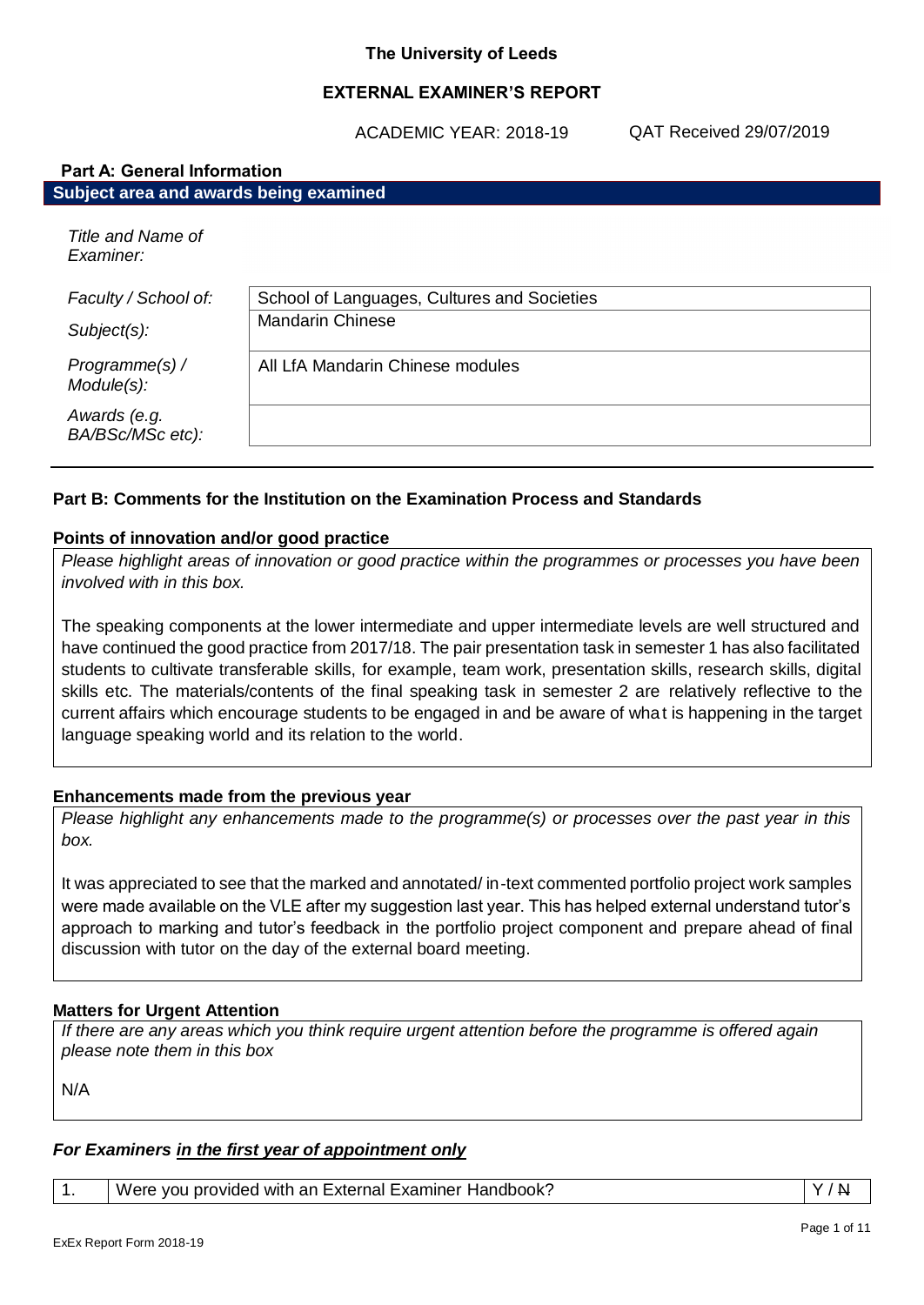|    | Were you provided with copies of previous External Examiners' reports and the School's  | Y/N |
|----|-----------------------------------------------------------------------------------------|-----|
|    | responses to these?                                                                     |     |
| 3. | Were you provided with a External Examiner Mentor?<br>Yes: In my first year as external | Y/N |
|    | in 2015-16                                                                              |     |

#### *For Examiners completing their term of appointment only*

| -4. | Have you observed improvements in the programme(s) over the period of your<br>appointment?         | Y/N |
|-----|----------------------------------------------------------------------------------------------------|-----|
| 5.  | Has the school responded to comments and recommendations you have made?                            | Y/N |
| 6.  | Where recommendations have not been implemented, did the school provide clear<br>reasons for this? | Y/N |
|     | Have you acted as an External Examiner Mentor?                                                     | Y/N |

*Please comment on your experience of the programme(s) over the period of your appointment, remarking in particular on changes from year to year and the progressive development and enhancement of the learning and teaching provision, on standards achieved, on marking and assessment and the procedures of the School*

My experience of the LfA programme over my four years of appointment has been extremely positive. I have enjoyed working with LfA colleagues and carrying out my role as external. It has provided me opportunity to see the excellent quality and professional organisation of the LfA language programme delivering in both academic and administrative areas. Over the years, I have found that the tutors' commitments to their work and students' learning experience impressive. The amendment of the number of tasks in the portfolio project component (reducing to Reading task x 1 and Writing task x 1 from 2018/19 onwards) at beginners and elementary levels has provided students a clear focus and platform to demonstrate their awareness and understanding of the TL in depth as well as in breadth in the portfolio component.

#### **Standards**

| 8.                                                                                                                                                                                                | Is the overall programme structure coherent and appropriate for the level of study?                | Y/N        |
|---------------------------------------------------------------------------------------------------------------------------------------------------------------------------------------------------|----------------------------------------------------------------------------------------------------|------------|
| 9.                                                                                                                                                                                                | Does the programme structure allow the programme aims and intended learning<br>outcomes to be met? | Y/N        |
| 10.                                                                                                                                                                                               | Are the programme aims and intended learning outcomes commensurate with the level of<br>award?     | Y/N        |
| 11.                                                                                                                                                                                               | Did the Aims and ILOs meet the expectations of the national subject benchmark (where<br>relevant)? | Y/N        |
| 12.                                                                                                                                                                                               | Is the programme(s) comparable with similar programmes at other institutions?                      | Y/N        |
| Please use this box to explain your overall impression of the programme structure, design, aims and<br>intended learning outcomes.                                                                |                                                                                                    |            |
| The structure, content and design of module curriculum are appropriate to facilitate students to achieve<br>ILOs set out in each module at different levels.                                      |                                                                                                    |            |
| The Aims and ILOs of the modules at different levels are comparable to the Institution-Wide Language<br>Programme at other UK HE institutions that I have worked for and experienced as external. |                                                                                                    |            |
|                                                                                                                                                                                                   |                                                                                                    |            |
| 13.                                                                                                                                                                                               | Is the influence of research on the curriculum and learning and teaching clear?                    | Y/N<br>N/A |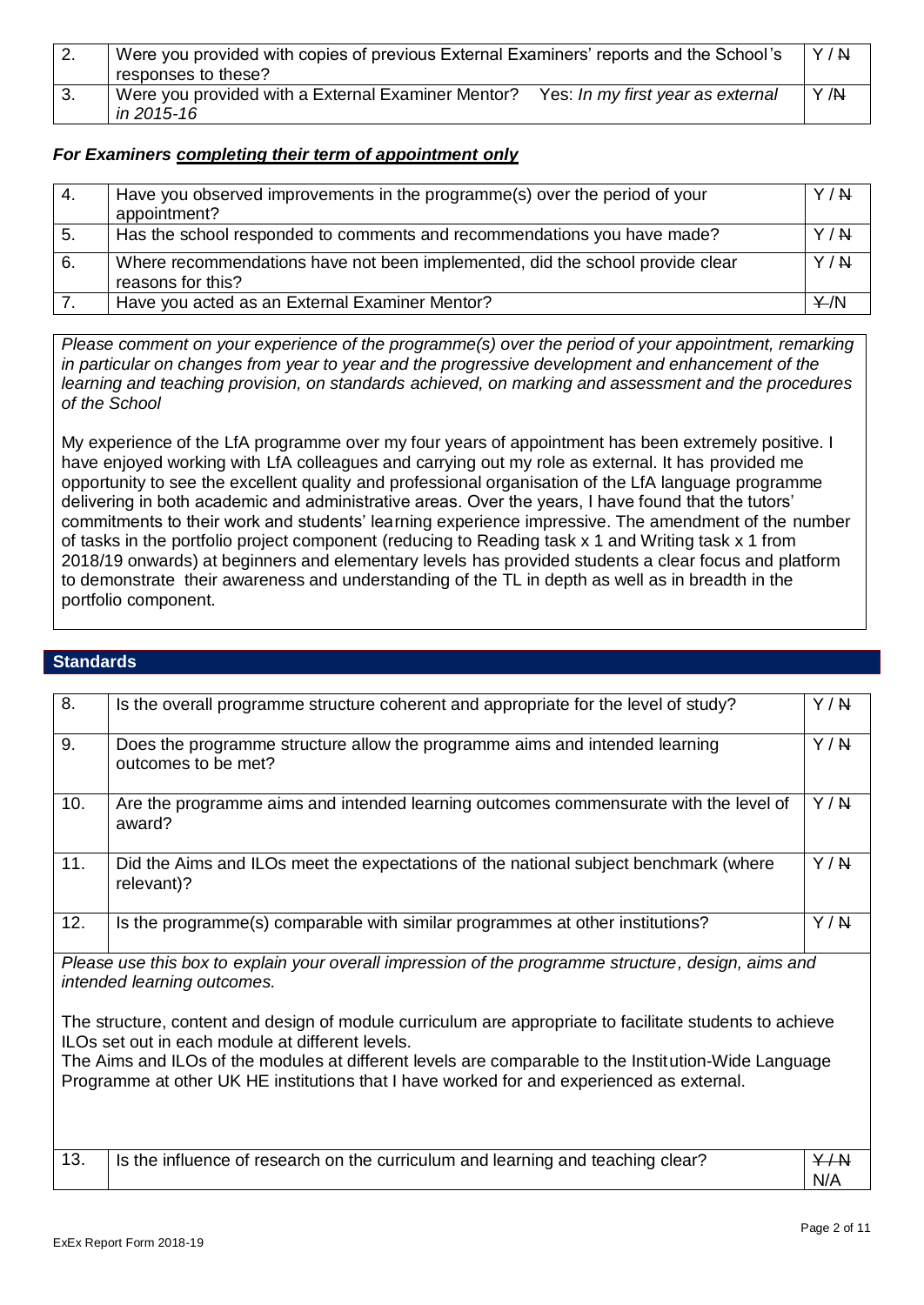| Please explain how this is/could be achieved (examples might include: curriculum design informed by<br>current research in the subject; practice informed by research; students undertaking research) |                                                                                              |            |
|-------------------------------------------------------------------------------------------------------------------------------------------------------------------------------------------------------|----------------------------------------------------------------------------------------------|------------|
| 14.                                                                                                                                                                                                   | Does the programme form part of an Integrated PhD?                                           | Y/M<br>N/A |
|                                                                                                                                                                                                       | Please comment on the appropriateness of the programme as training for a PhD:                |            |
| 15.                                                                                                                                                                                                   | Does the programme include clinical practice components?                                     | $+/N$      |
| Please comment on the learning and assessment of practice components of the curriculum here:                                                                                                          |                                                                                              |            |
| 16.                                                                                                                                                                                                   | Is the programme accredited by a Professional or Statutory Regulatory Body (PSRB)?           | Y / N      |
|                                                                                                                                                                                                       | Please comment on the value of, and the programme's ability to meet, PSRB requirements here: |            |

# **Assessment and Feedback**

| 17.                                                                                                                                                                                                                                                                                                                                                                                                                                                                                | Does the programme design clearly align intended learning outcomes with assessment?                                                | Y/N |
|------------------------------------------------------------------------------------------------------------------------------------------------------------------------------------------------------------------------------------------------------------------------------------------------------------------------------------------------------------------------------------------------------------------------------------------------------------------------------------|------------------------------------------------------------------------------------------------------------------------------------|-----|
| Please comment on the assessment methods and the appropriateness of these to the ILOs, in particular:<br>the design and structure of the assessment methods, and the arrangements for the marking of modules<br>and the classification of awards; the quality of teaching, learning and assessment methods that may be<br>indicated by student performance.                                                                                                                        |                                                                                                                                    |     |
| The curriculum design (teaching, learning and assessment) of the modules has aligned with the ILOs.<br>The design and structure of the assessment method are appropriate to assist students to achieve the<br>module ILOs set out at different levels. The arrangements for the marking of modules and the<br>classification of awards are executed based on the institutional benchmark (e.g. marking criteria). There is<br>consistency across all LfA Mandarin Chinese modules. |                                                                                                                                    |     |
| 18.                                                                                                                                                                                                                                                                                                                                                                                                                                                                                | Is the design and structure of the assessment methods appropriate to the level of award?                                           | Y/N |
| 19.                                                                                                                                                                                                                                                                                                                                                                                                                                                                                | Were students given adequate opportunity to demonstrate their achievement of the<br>programme aims and intended learning outcomes? | Y/N |
| Please comment on the academic standards demonstrated by the students and, where possible, their<br>performance in relation to students on comparable courses; the strengths and weaknesses of the<br>students as a cohort:                                                                                                                                                                                                                                                        |                                                                                                                                    |     |
| The structure of assessments was well put together. It has provided students adequate opportunity and<br>platform in each aspect of the target language to display their achievement of the Aims and ILOs.<br>The overall standard of students' performance is very good with a healthy number of students achieving<br>first class on the final module mark.                                                                                                                      |                                                                                                                                    |     |
| Please use this box to provide any additional comments you would like to make in relation to assessment<br>and feedback:                                                                                                                                                                                                                                                                                                                                                           |                                                                                                                                    |     |

The portfolio project work, in my view as external, can be viewed as a pedagogically sound component and a task which also facilitate students to become autonomous learners. With a clear focus on each task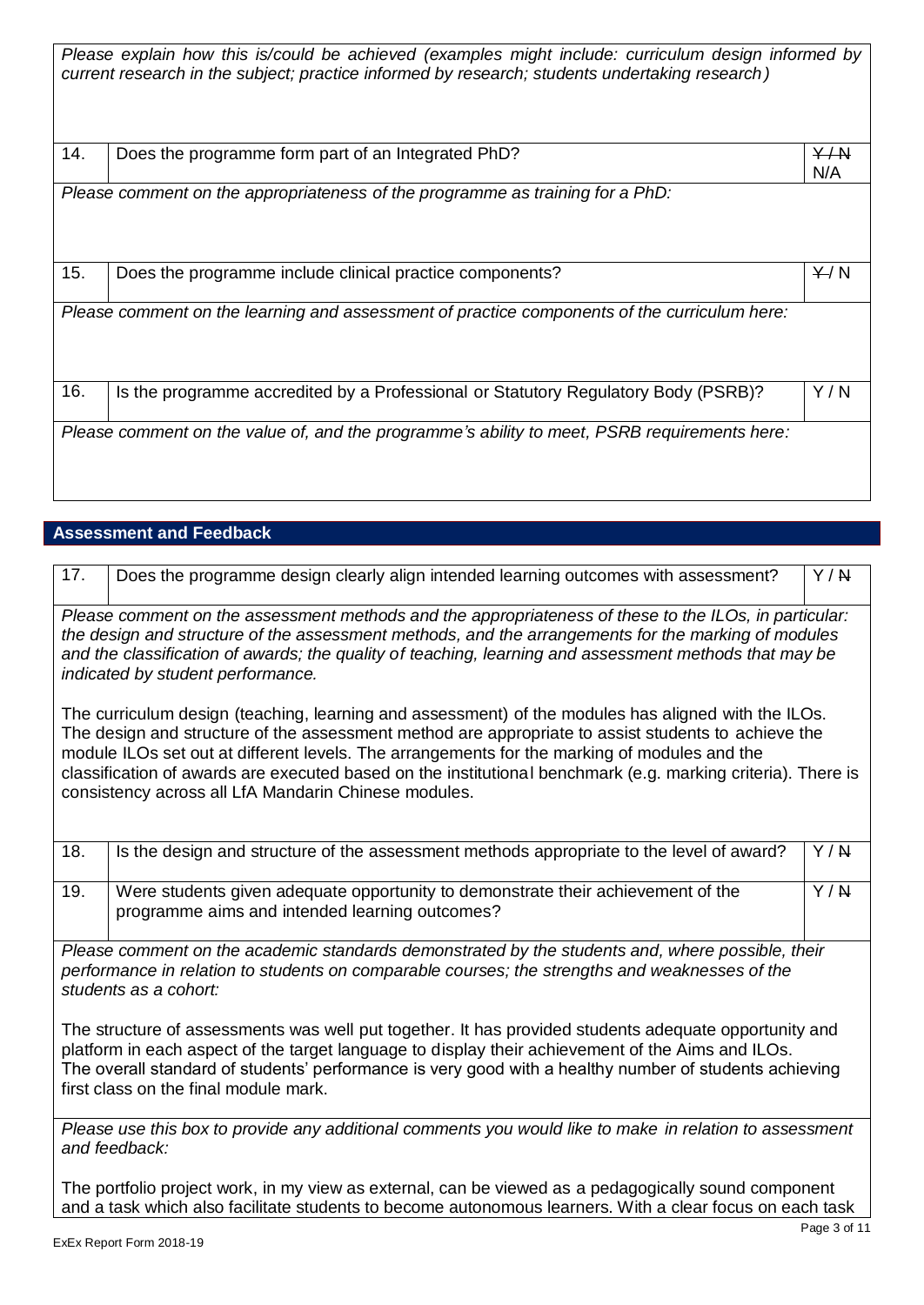(Reading task x 1 and Writing task x 1) within the component, students are now well in place to demonstrate their awareness and understanding of the TL in depth as well as in breadth in the portfolio component.

# **Suggestion**

I would like to suggest that Leeds LfA may wish to look into how students can be supported with guidance/ advice in terms of choosing appropriate reading materials to complete their reading task/ portfolio project work. There was a number of cases in 2018-19 where students had chosen reading materials either well above their level or inappropriate (e.g. lyrics, poems, dialogues, etc) to be used in the task. This has resulted some students not being able to reflect and produce a piece of writing work at the required level. The challenging level, authenticity, expression and accuracy of the reading material could be reviewed by and agreed with the tutor before students completing the portfolio project work in order to facilitate students to achieve the ILOs of his component.

# **The Progression and Awards Process**

| $\overline{20}$ . | Were you provided with guidance relating to the External Examiner's role, powers and<br>responsibilities in the examination process?                                   | Y/ H                  |
|-------------------|------------------------------------------------------------------------------------------------------------------------------------------------------------------------|-----------------------|
| 21.               | Was the progression and award guidance provided sufficient for you to act effectively as<br>an External Examiner?                                                      | $\overline{Y/N}$      |
| 22.               | Did you receive appropriate programme documentation for your area(s) of responsibility?                                                                                | $\overline{Y/R}$      |
| 23.               | Did you receive appropriate module documentation for your area(s) of responsibility?                                                                                   | $\overline{Y/N}$      |
| 24.               | Did you receive full details of marking criteria applicable to your area(s) of responsibility?                                                                         | $\overline{Y/R}$      |
| 25.               | Were you provided with all draft examination papers/assessments?                                                                                                       | $\overline{Y/R}$      |
| 26.               | Was the nature and level of the assessment questions appropriate?                                                                                                      | $\overline{Y/R}$      |
| 27.               | Were suitable arrangements made to consider your comments on assessment questions?                                                                                     | $\overline{Y/N}$      |
| 28.               | Was sufficient assessed work made available to enable you to have confidence in your<br>evaluation of the standard of student work?                                    | $\overline{Y/R}$      |
| 29.               | Were the examination scripts clearly marked/annotated?                                                                                                                 | $\overline{Y/N}$      |
| 30.               | Was the choice of subjects for final year projects and/or dissertations appropriate?                                                                                   | Y/N<br>N/A            |
| $\overline{31}$ . | Was the method and standard of assessment appropriate for the final year projects and/or<br>dissertations?                                                             | $\overline{Y}$<br>N/A |
| 32.               | Were the administrative arrangements satisfactory for the whole process, including the<br>operation of the Progression and Awards Board?                               | $\overline{Y/R}$      |
| 33.               |                                                                                                                                                                        |                       |
|                   | Were you able to attend the Progression and Awards Board meeting?<br>I attended the LfA External Examiners<br>meeting.                                                 | $\overline{Y/N}$      |
| 34.               | Were you satisfied with the recommendations of the Progression and Awards Board?<br>I was satisfied with the recommendations of the LfA External Examiners<br>meeting. | $\overline{Y/N}$      |
| 35.               | Were you satisfied with the way decisions from the School Special Circumstances<br>meeting were communicated to the Progression and Awards Board?                      | Y/N                   |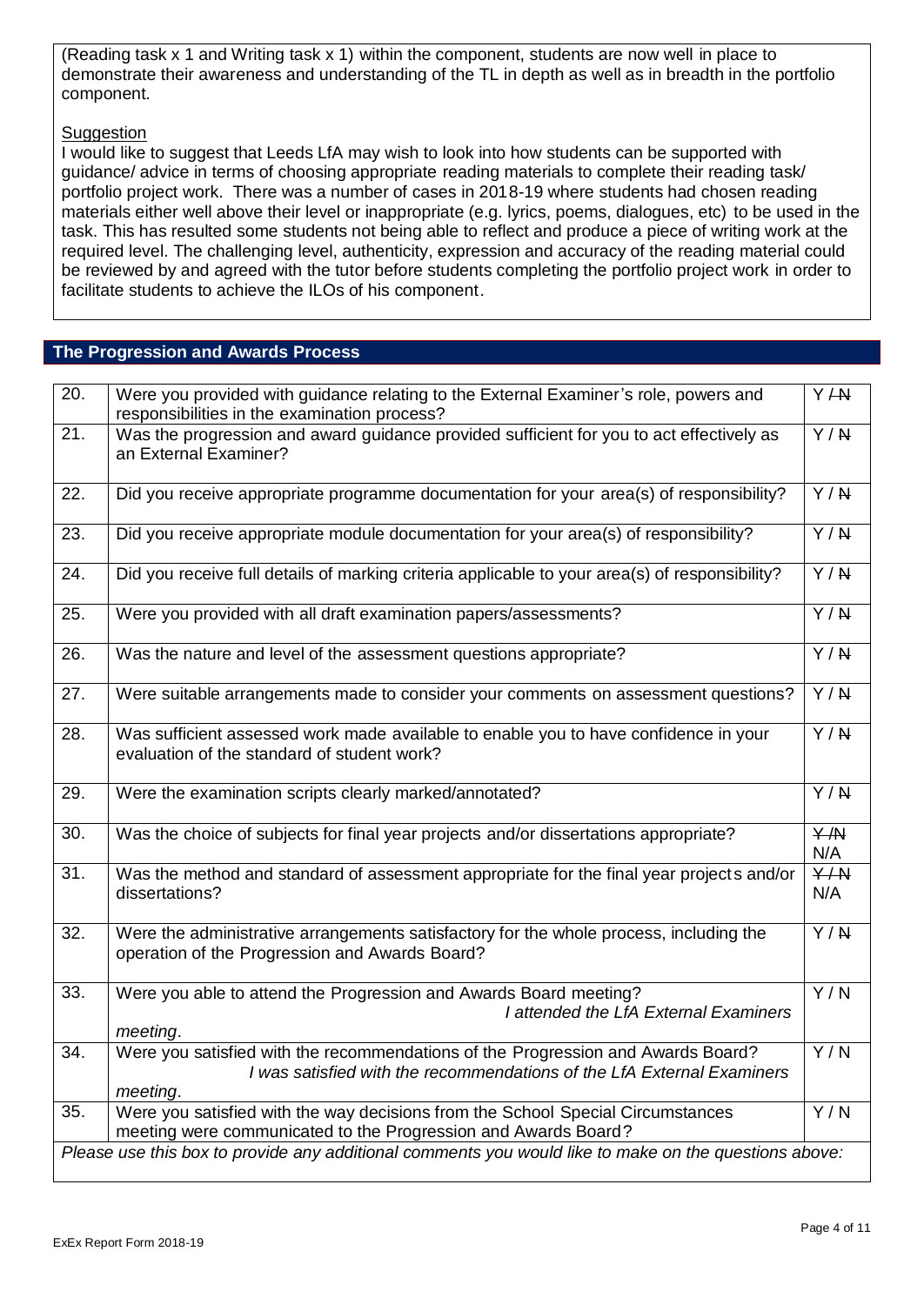I have attended the Board of external Examiners Meeting only. Therefore, question 33, 34 and 35 are not applicable.

#### **Other comments**

#### **Please use this box if you wish to make any further comments not covered elsewhere on the form**

It is a delight to see that there were new modules added to LfA Mandarin Chinese in 2018-19: Upper Intermediate and Beginners 10 credits in S2.

I would like to suggest that Leeds LfA may wish to look into how to make the materials on the VLE site more user-friendly. This means to name each file of exam papers, tutor feedback forms, speak ing recordings/ filmings etc in a more 'consistent and user-friendly' way e.g. by using student number. There is a huge number of documents, sample exam papers, recordings, filmings available on the VLE site . In particular, asking students to state their student number at the beginning of each sub-task of their speaking assessment (e.g. presentation, role-play, Q&A) will be much appreciated. External receives voice recordings only and is completely new to students' voice. Sometimes, it is difficult to ident ify who is speaking without clear identity giving in the recordings.

By making access to relevant documents, exam papers, recordings, forms etc on the VLE site in a consistent and clear way will reduce the amount of time external spend on trying to match e.g. which tutor feedback form goes with which exam paper/ recording.

Many thanks for Leeds LfA's consideration about above in advance.

Finally, It has been a great pleasure working with LfA colleagues in the past four years in my role as external. I wish Leeds LfA every success in the future.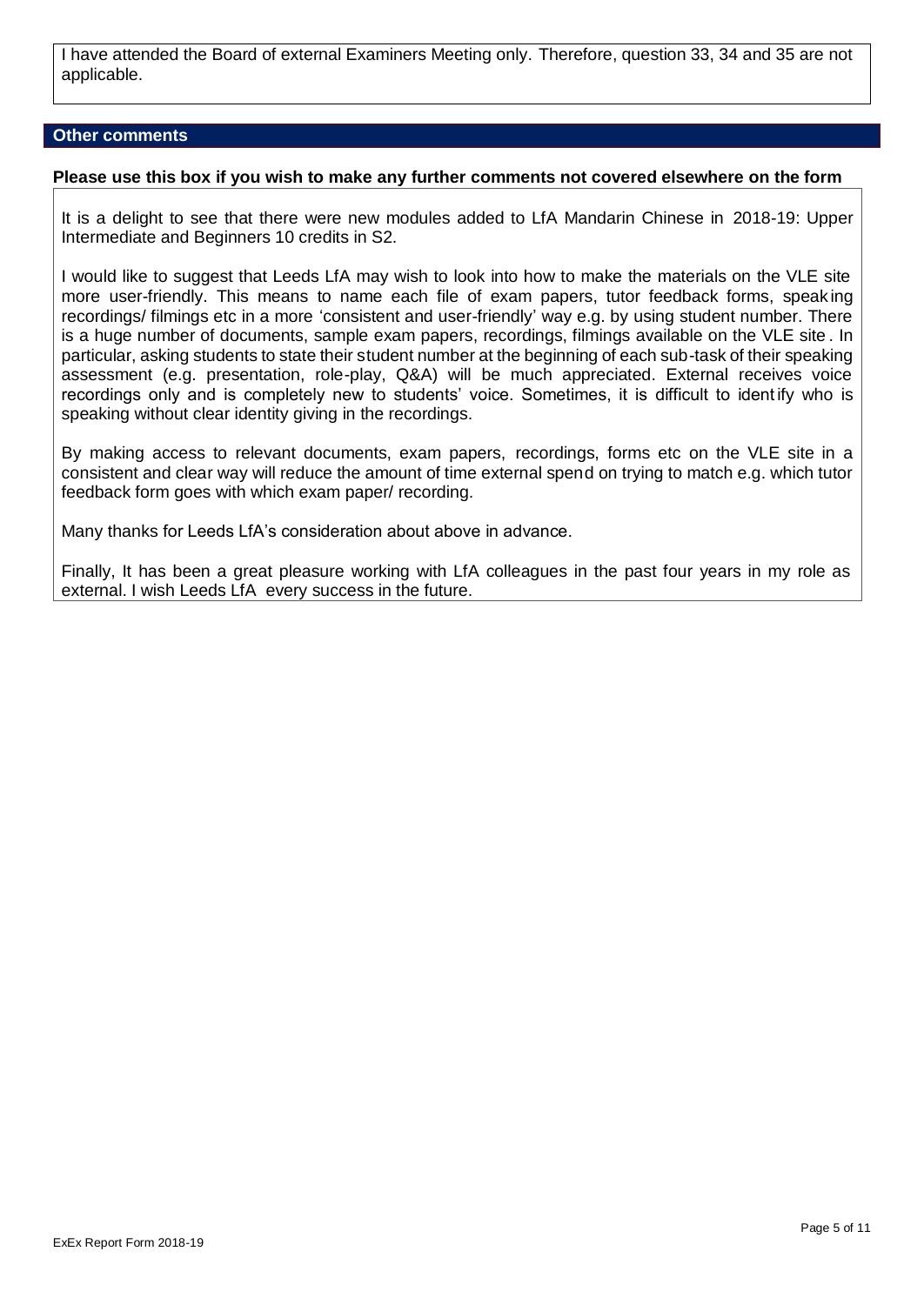#### **Name of School and Head of School (or nominee)**

*Title and Name of Examiner:*

| Faculty / School of:             | School of Languages, Cultures and Societies                                |
|----------------------------------|----------------------------------------------------------------------------|
| Subject(s):                      | <b>Mandarin Chinese</b>                                                    |
| Programme(s) /<br>Module(s):     | All LfA Mandarin Chinese modules                                           |
| Awards (e.g.<br>BA/BSc/MSc etc): |                                                                            |
| Title and Name of                |                                                                            |
| Responder:                       |                                                                            |
| Position*:                       | <b>LCS Assessment Lead</b>                                                 |
| Faculty / School of:             | Faculty of Arts and Humanities, School of Languages Cultures and Societies |
| Address for                      | University of Leeds                                                        |
| communication:                   | Leeds LS2 9JT                                                              |
| Email:                           |                                                                            |
| Telephone:                       |                                                                            |

*\*If the individual responding to the report is not the Head of School please state their position within the School.*

#### **Completing the School response**

The completed School response (including the full original report) must be sent directly to the External Examiner. A copy must also be emailed to the Quality Assurance Team at [qat@leeds.ac.uk.](mailto:qat@leeds.ac.uk) External Examiners should receive a formal response no later than six weeks after receipt of the original report.

#### *Response to Points of innovation and/or good practice*

## **LCS collective response:**

We are grateful to all those External Examiners (21/22) who identified evidence of innovation and/or good practice in their reports. It is clear that overall the School's programmes are regarded very positively and are identified as being of high quality. Externals were impressed with the high levels of knowledge, critical engagement, attainment and linguistic competence evidenced by our students.

In terms of innovation, Examiners highlighted new modules which better prepare students for developing research skills from as early as Level 1, modules which offered the opportunity for public engagement and new modes of assessment which were described as 'imaginative', offering students the chance to develop transferable skills.

The curriculum was described as 'dynamic', 'fresh' and 'relevant' and was commended for its coverage of contemporary developments and for being research-informed in terms of content and/or pedagogical approach. There were very positive comments on the diversity, variety and ambition of ou r modules.

The reports identified a number of areas where there is evidence of good practice: high quality research informed teaching; programmes offering a diverse curriculum which covers a broad range of disciplines; and variety of assessment styles which stretch and challenge students. The commitment to embedding research elements in our undergraduate programme was seen as an excellent means of developing students' skills in preparation for the Final Year Project (FYP). Our students' engagement with this substantial piece of work and the impressive standard of performance were also highlighted.

Staff were commended for their commitment to their students and to refining their practice in a variety of areas. There was praise for their excellent teaching, their commitment to ensuring the curriculum is up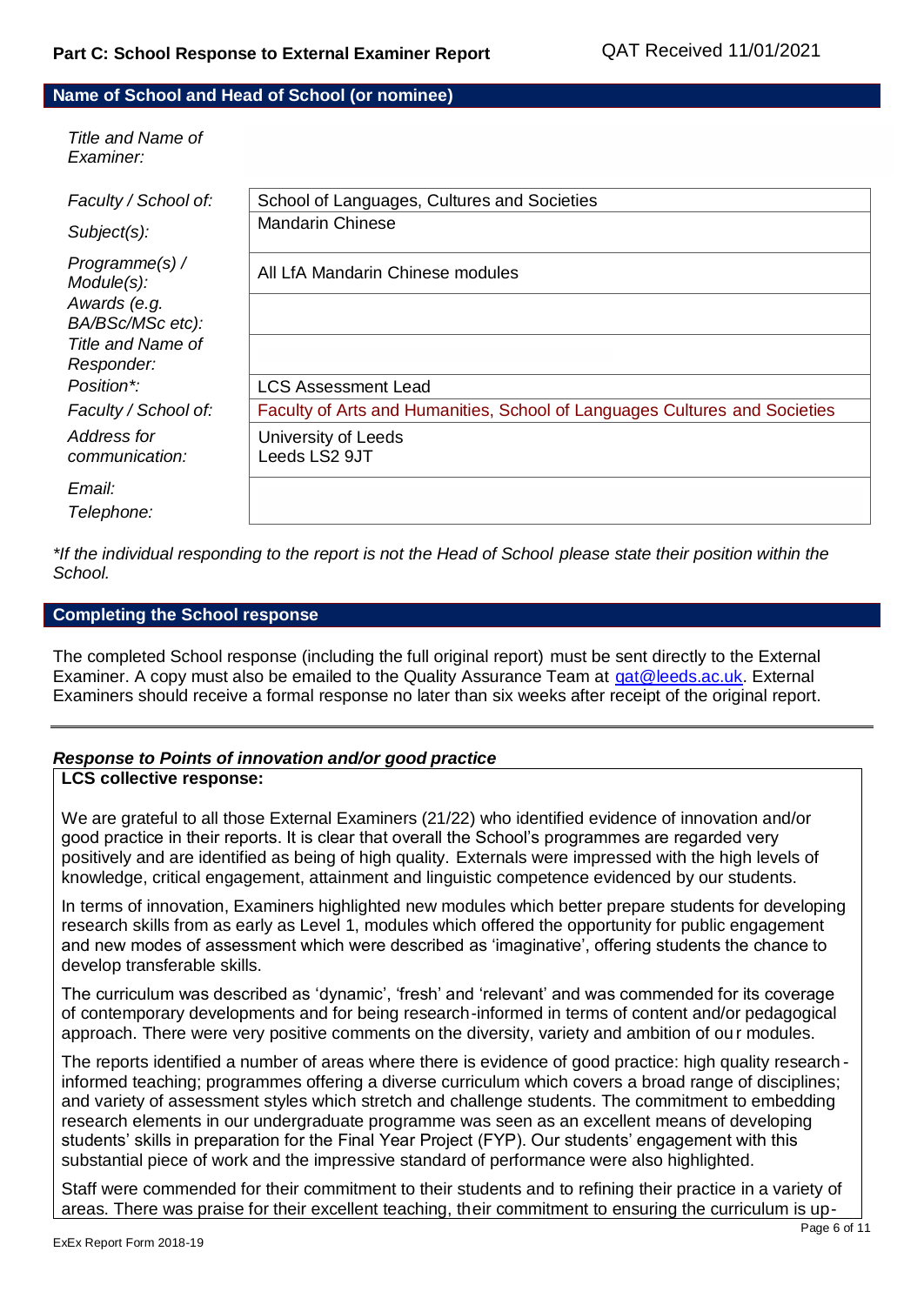to-date, and the quality of their guidance and feedback was seen as 'thorough', 'rich' and 'constructive'. The high level of support, particularly in helping Level 1 students' transition to the University, al so received praise.

Assessment was found to be 'rigorous'. Marking was described as 'rigorous', 'robust', 'reliable', 'thorough' and 'consistent' and similarly the moderation process was identified as 'thorough' and 'transparent'.

# **LfA response:**

We are very pleased that the External Examiner has identified our speaking components at the Lower and Intermediate and pair presentations to be examples of good practice.

# *Response to Enhancements made from the previous year*

# **LCS collective response:**

Regarding enhancements from the previous year, it was encouraging to see evidence of subject areas responding to previous comments.

The reports commented on the following examples:

- research-inspired modules which are "a point of distinction" and attractive to potential students
- new modules which were a welcome addition to the curriculum and impress in terms of the design and delivery
- assessment elements which encourage students to communicate their work via public engagement
- encouraging students to formulate their own essay question at Level 2 in preparation for developing their research question for their FYP
- better use of the full range of marks
- increased use of online marking
- more assessment available on Minerva, making it easier for Externals to access the material ahead of their visit to Leeds in a time-efficient way
- a move towards less exam-based assessment and an increase in the amount of formative assessment in some parts of the School

# **LfA response:**

We are very pleased that the External Examiner was happy with our response to her last year's report of reducing the workload at the portfolio task. This has been taken on board and all beginner and elementary students are now required to provide only 1 piece of reading task and 1 piece of writing task. We have also responded positively to the external Examiner's request of making marked portfolio samples available on Minerva for her scrutiny.

# *Response to Matters for Urgent Attention*

*If any areas have been identified for urgent attention before the programme is offered again please provide a specific response to them here:*

## **LCS collective response:**

Four matters for urgent attention were identified:

1. Two External Examiners raised concerns regarding the procedures for marking and moderating the FYP. As discussed at the MODL Exam Board, which was attended by one of the External Examiners who expressed concern, the School is proactively reviewing the procedures for marking and moderating the FYP now that it has been running successfully for three years. The FYP should be seen as a Schoolwide module and this is the approach that will be taken from 2019-20. With this in mind, the size of the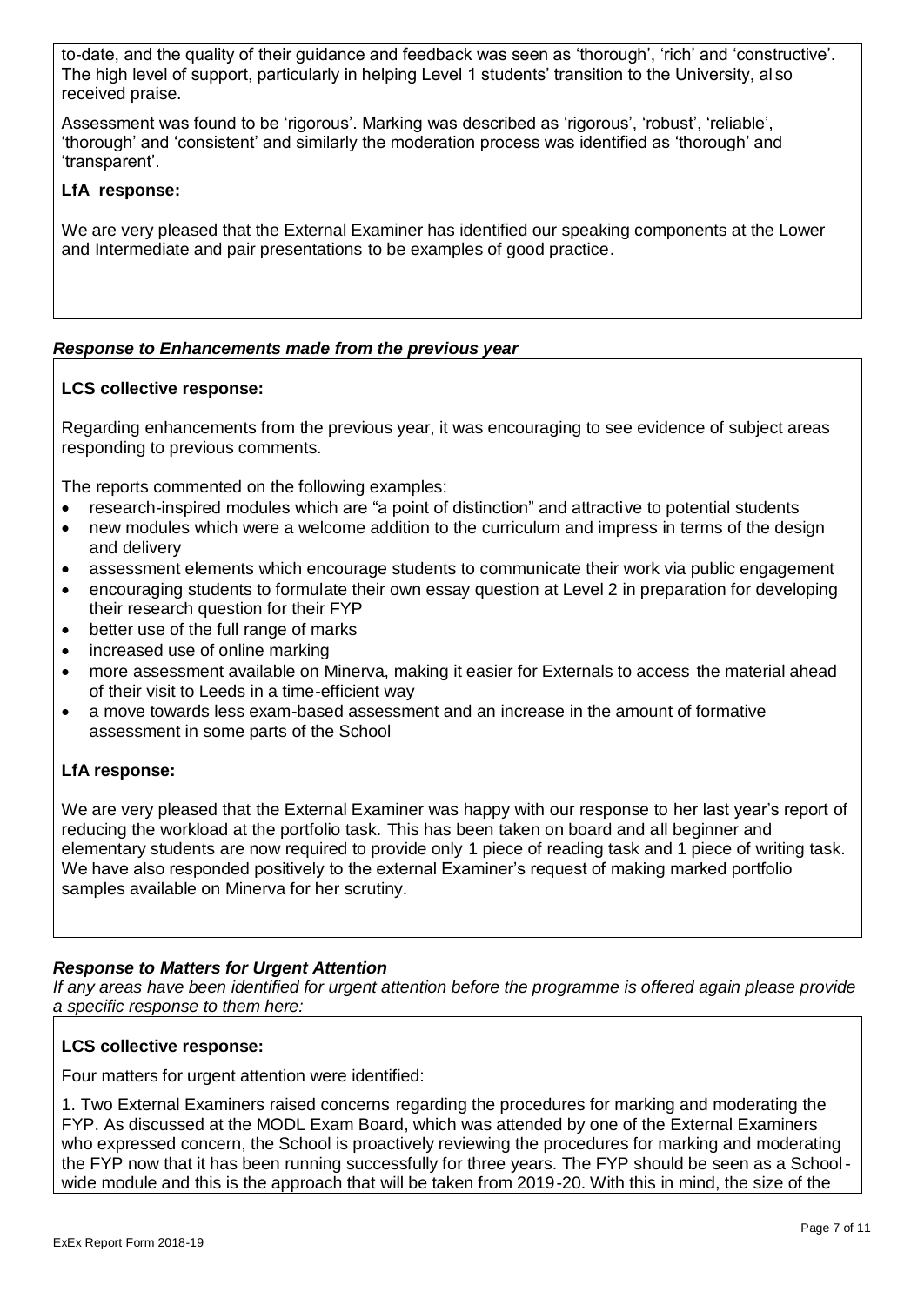moderation team is to be increased to enable timely moderation across the School and to ensure consistency of marking. Please see the institutional response.

2. Two External Examiners commented on the withdrawal of programmes and expressed their regret about the decision. These decisions were taken by the School with much regret following consistently low recruitment. It is hoped, however, that our new undergraduate programmes in Languages and Cultures will both protect and strengthen our disciplines – and we are actively discussing ways to enhance access and widen participation – not least by reconsidering the binary distinction between languages taught ab initio and from advanced levels. We are also considering ways in which we might innovate in our taught postgraduate offer. We are exploring opportunities to make greater use of the existing MA in Social Research, which forms the foundational part of the ESRC-funded White Rose Doctoral Training Partnership (WRDTP) and provides a route for conversion from arts and humanities study at undergraduate level towards social science research. Our students will continue to be able to undertake Masters by Research as part of our School-wide programme and that this will form a solid foundation for PhD study.

3. One External Examiner commented on the difficulty matching coursework on Turnitin with the information on the marksheet. Greater use of the Student ID would address this issue. This will be discussed with the relevant Subject Area.

4. The fourth matter concerned a discrepancy between markers - this will be addressed in the Subject Area concerned.

**LfA response:**

N/A

## *Response to questions 1-7 (and related comments)*

*Schools may provide a general response; however, where Examiners raise specific points these must be addressed individually:*

# **LCS collective response:**

We are very grateful to those External Examiners who have reached the end of their term of appointment. We thank you for your support, feedback, suggestions and collegiality during your tenure. We are also very grateful to those of you who acted as mentors for External Examiners who are new to the role.

It is very pleasing to have positive feedback on the FYP and in particular the diversity of topics offered and the students' engagement with our research ethos. Regarding moderation, we are currently reviewing the process but remain of the view that School-wide moderation is important for a number of reasons, not least of all because it should be regarded as a School module.

We appreciate the positive comments on the high standard of learning and teaching, student performance, greater transparency in the marking and moderation processes, and feedback which feeds forward to enhance student learning and performance.

As suggested by one of our Externals, since moving to the 0-100 marking scale and being encouraged to use the full scale, we will continue to monitor the impact of marks at the higher end of the scale. We will also compare mark ranges and profiles across the School to ensure we have a School-wide sense of the distribution of marks.

## **LfA response:**

N/A

#### **Standards**

## *Response to questions 8 to 16 (and related comments)*

*Schools may provide a general response; however, where Examiners raise specific points these must be addressed individually:*

#### **LCS collective response:**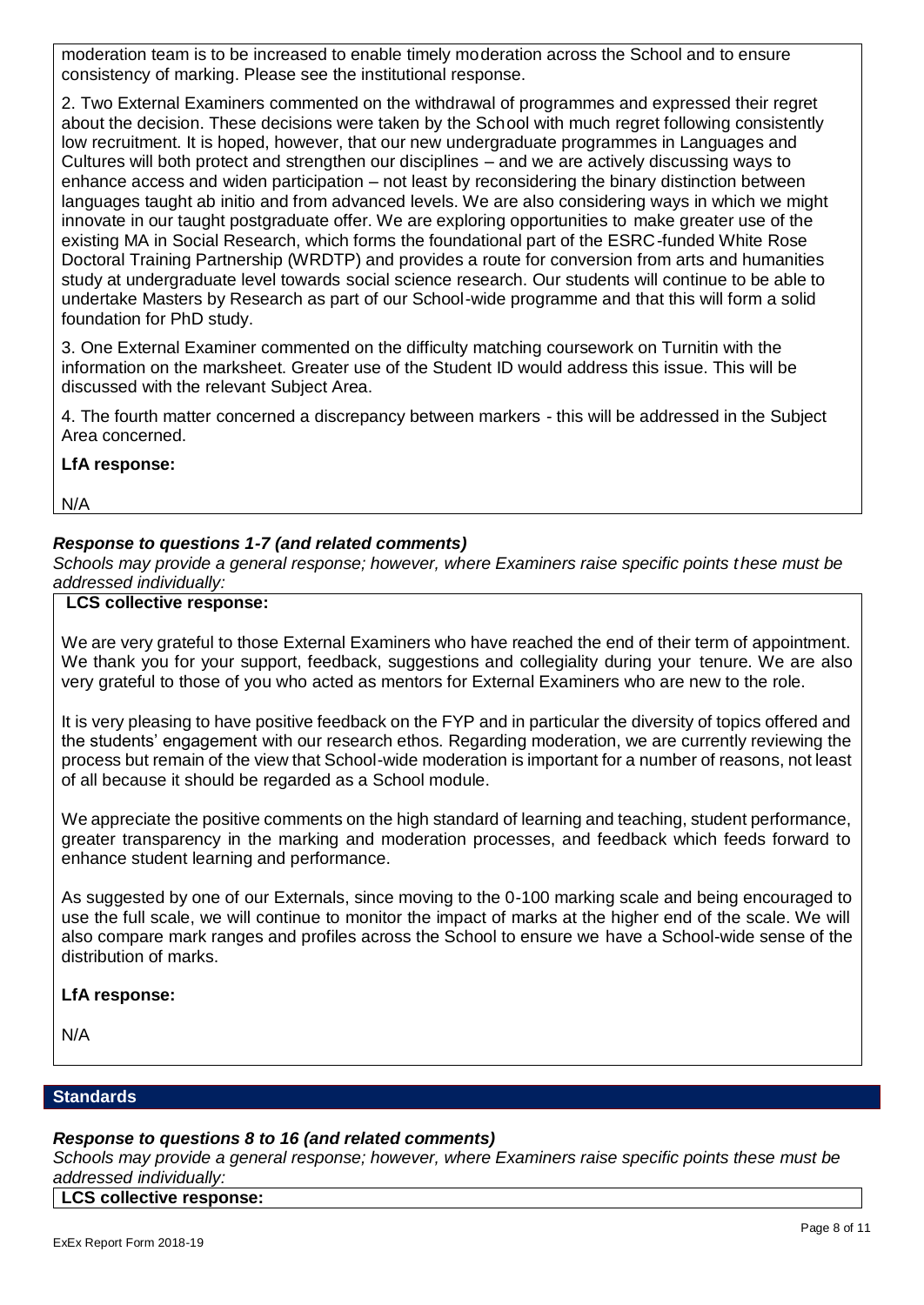It is once again very pleasing to have confirmation of the strong influence of Research on the teaching at all levels of our programmes and for our approaches to Learning and Teaching to be recognised as inspiring students to engage in their own research. Our programmes are seen as well designed, balanced, diverse and yet intellectually coherent. The ILOs are confirmed as consistent with the level of award and meet the expectations of subject benchmarks. The assessment is perceived as well designed and effective in enabling students to demonstrate their achievement of the ILOs. It was felt that there is clear progression too. Student performance is confirmed as comparable to that of similar institutions. The curriculum emphasises critical thinking and independence and encourages students to take responsibility for their learning. The range of topics chosen for the FYP reflect the diversity of staff research interests in the School. The quality of the supervision of the FYP was commended.

One External encouraged staff to explore how our students can showcase their work. In this context we note the very positive engagement with the School-wide FYP conference at which all students have the opportunity to present and to receive feedback on their work from peers and tutors. We will also continue to encourage students to participate in the University's annual UG Research Experience to share ideas regarding further opportunities.

Another External commented on the 'deep knowledge' of the subject matter and of relevant teaching methods and encouraged staff to disseminate their practice more widely. Here we note the priority given by the School to supporting scholarship – and the opportunities given for dissemination through both local events and publications – as well as financial support provided for activities further afield.

One External questioned the 'extensive use of formal exams above other forms of assessment' – this will be addressed by the relevant Subject Area but this is one of the aspects which the University's Leeds Expectations for Assessment and Feedback project is expected to highlight.

Regarding marking, one External felt that the marking of the essay component was rather harsh and should be reviewed – this will be addressed by the relevant Subject Area.

Progression was raised by one External with respect to 10-credit language modules – this will be addressed by the relevant Subject Area. On a positive note, it was pleasing to see recognition of the 'perfect example' of integrating research skills into language learning and evidence of students developing a deeper awareness of the culture and society.

## **LfA response:**

We are glad that the External Examiner found the structure and design of the module curriculum to be appropriate.

## **Assessment and Feedback**

## *Response to questions 17 to 19 (and related comments)*

*Schools may provide a general response; however, where Examiners raise specific points these must be addressed individually:*

## **LCS collective response:**

It is encouraging to note that our assessment and feedback processes and the quality of marking are deemed robust. Marking and moderation processes are described as 'rigorous', 'consistent', 'detailed; and 'transparent'.

The variety of assessment tasks was praised, with the assessment allowing students to demonstrate their learning. Module moderation procedures are seen as robust, clear, well documented and thorough. Marking was felt to be fair and transparent and moderation was felt to be detailed and transparent – there is clear evidence of improvement in this area. Overall student performance was seen as very good with some students performing "exceptionally well'; some of the work in the target language, in spoken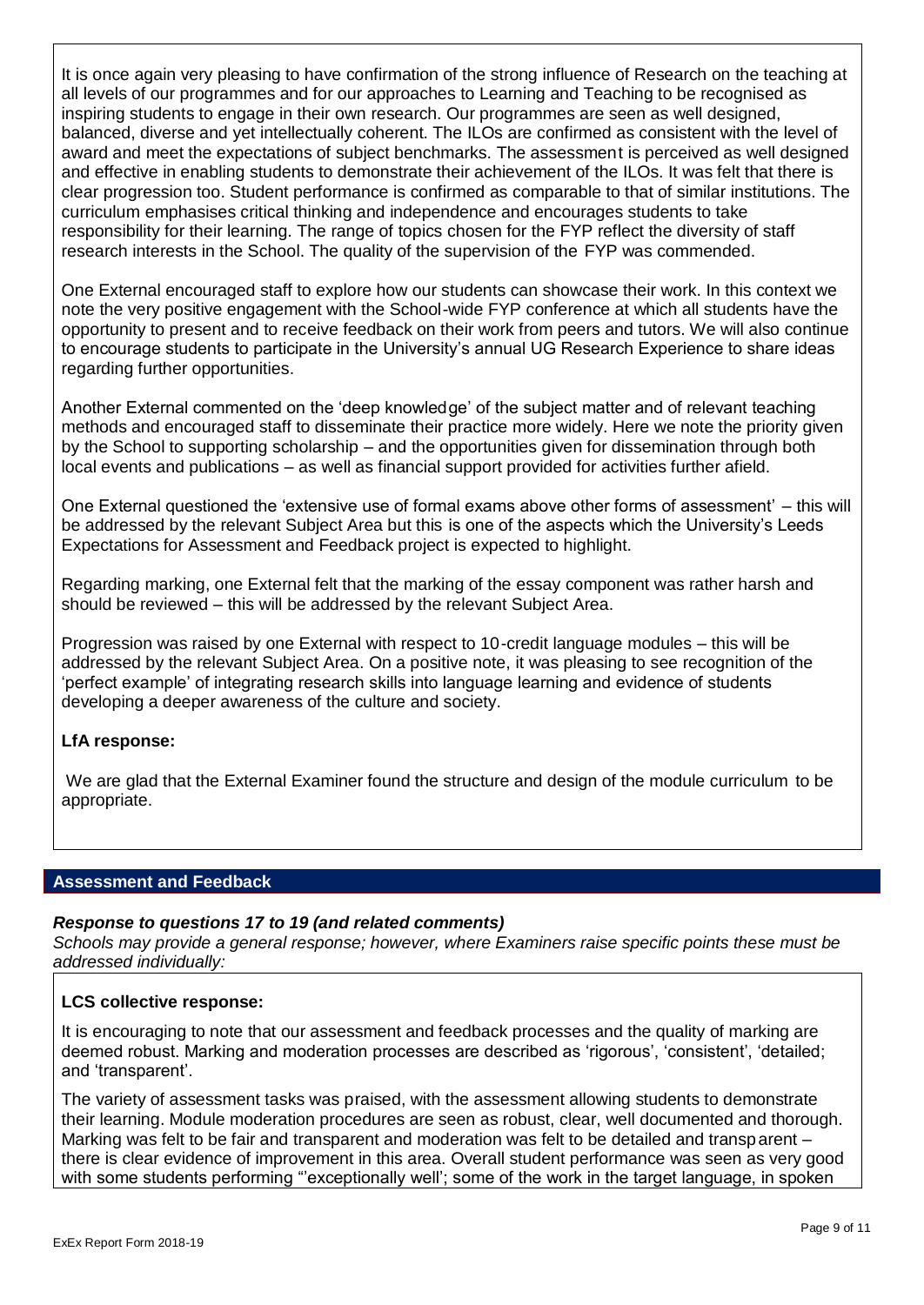and written form, was seen as particularly impressive. Feedback was often described as 'excellent' and was praised for being framed in a positive, supportive way to the student.

We welcome the Examiners' suggestions which included reviewing the rubric for the FYP marking which refers to first and second markers; ensuring that the External is provided with a full set of module marks which includes the average mark; seeking to motivate students who are keen to complete their FYP in the target language; mapping the assessment timeline for students indicating the pressure points; including a broader range of formative assessments to develop transferable skills; making greater use of online marking and feedback; ensuring at least two feed forward points in the feedback.

One External commented on the time commitment required for the individual supervision of FYPs. While this workload is reflected in the School's workload model, the time dedicated to all activities is something we keep under active consideration.

The FYP moderation processes are seen as 'problematic' by a few of our External Examiners. This will be addressed in 2019-20 and one key focus will be on the School taking ownership of the process so it does not sit with Subject Areas given that it is a School module. There was also a suggestion that the School should review the policy of allowing the supervisor to comment on a restricted draft – this will be reviewed in line with University guidelines on this aspect.

One External's comments on the marking of text production i.e. while it is 'not too generous … it seems to be at the upper limit', will be addressed by the relevant Subject Area.

There was a comment about the use of examination feedback. The School's policy, as per the CoPA 5.4, is to make examination feedback available and information on this should be in the relevant Module Handbook.

There was also a comment about 'harmonising the appearance … of the VLE' – the new University Minerva template should achieve this.

## **LfA response:**

It is very pleasing to read that our assessment structures are appropriate, and that our marking is fair and consistent. Regarding how to select the correct reading materials, students have been made aware of the topics to be taught, as highlighted in the Scheme of Work.

Concerning the External Examiner's comment on the assessment of the portfolio, this has been addressed and no portfolio assessment for Mandarin beginner and elementary learners from 2019 -20, so no further actions required here.

## **The Progression and Awards Process**

## *Response to questions 20-35 (and related comments)*

*Schools may provide a general response; however, where Examiners raise specific points these must be addressed individually:*

## **LCS collective response:**

It was very pleasing to have feedback on our exam boards, confirming that the Boards were run in a smooth and professional manner and were conducted 'appropriately with transparency' Decisions made 'carefully and fairly' and staff were thanked for their 'openness and transparency' during the scrutiny process. It is appreciated that the preparation for the Boards which ensures their smooth-running is recognised.

Greater use of online marking and greater availability of material on Minerva had assisted Examiners with the task of looking at materials and student work ahead of their visit. The University's new Minerva template will help address requests for greater consistency.

We appreciate the positive feedback on the level of support from both support and academic staff. This was described as 'outstanding' with arrangements and processes carried out with 'great efficiency'.